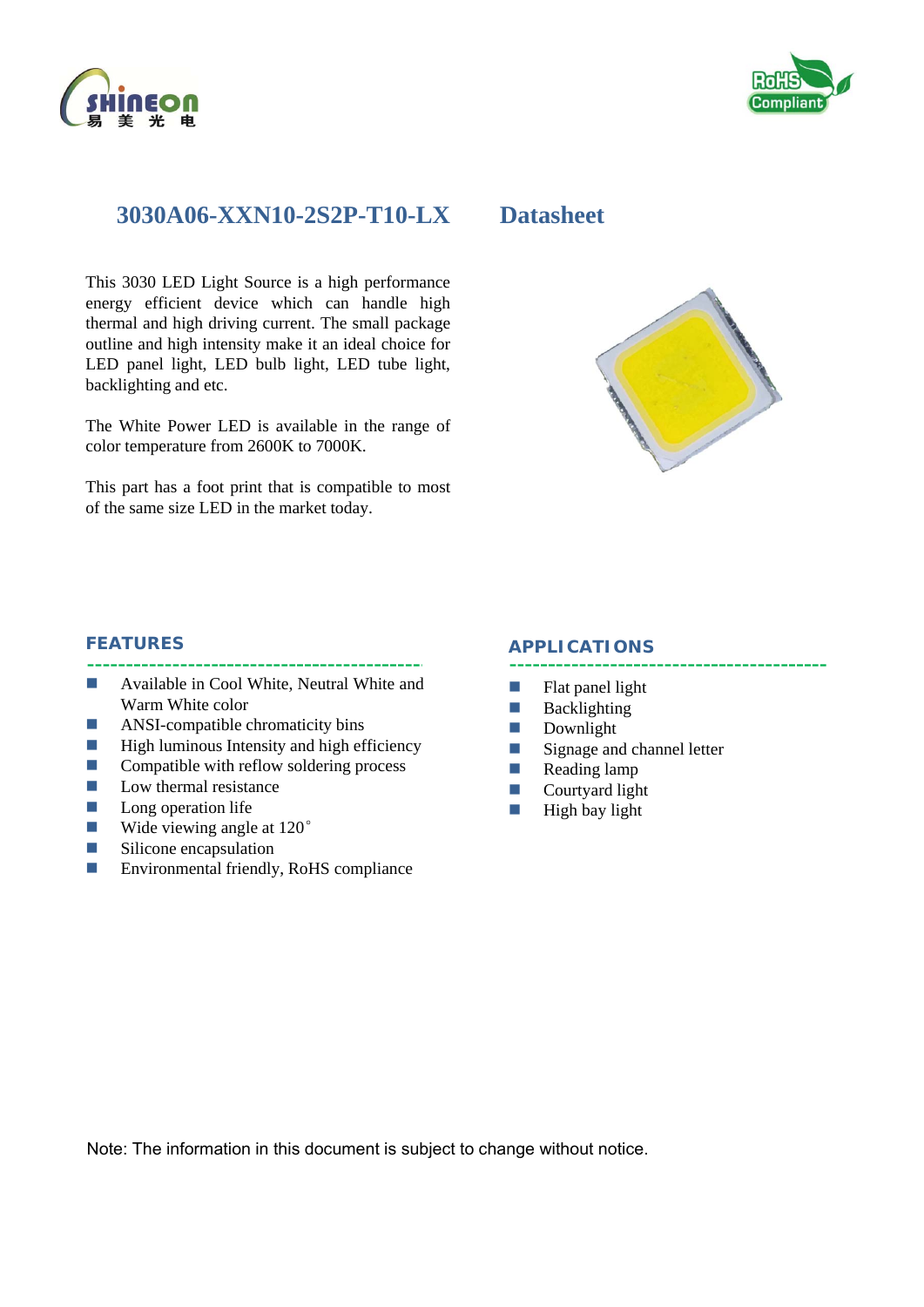

## **PACKAGE DIMENSIONS**



Notes:

- 1. All dimensions in millimeters.
- 2. Thickness tolerance of copper plate is ±0.02mm.
- 3. Thickness tolerance of product is ±0.05mm.
- 4. Tolerance is ±0.1mm unless otherwise noted.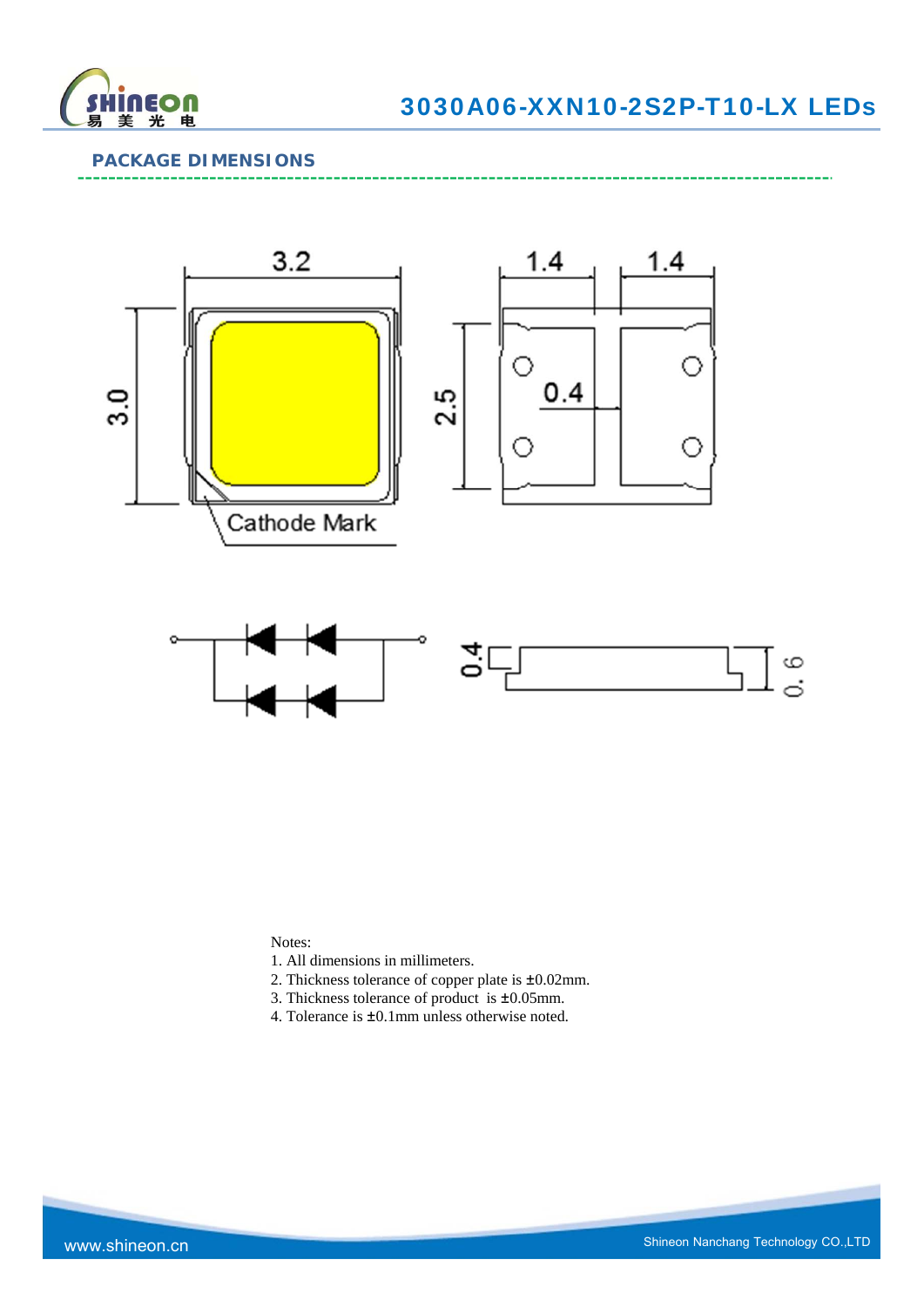

#### **ABSOLUTE MAXIMUM RATINGS**

| <b>Item</b>                         | <b>Symbol</b>                | <b>Absolute Maximum Rating</b>         | <b>Unit</b> |
|-------------------------------------|------------------------------|----------------------------------------|-------------|
| Forward current                     | ΙF                           | 350                                    | mA          |
| Peak Forward Current <sup>[1]</sup> | $I_{FP}$                     | 500                                    | mA          |
| <b>Reverse Voltage</b>              | $\mathsf{V}_\mathsf{R}$      | 8                                      | V           |
| <b>Power Dissipation</b>            | Pd                           | 2000                                   | mW          |
| <b>Operating Temperature</b>        | ${\mathsf T}_{\textsf{opr}}$ | $-40$ $-+85$                           | $^{\circ}C$ |
| <b>Storage Temperature</b>          | ${\mathsf T}_{\textsf{stg}}$ | $-40$ $-100$                           | $^{\circ}C$ |
| <b>Soldering Temperature</b>        | ${\mathsf T}_{\textsf{sld}}$ | Reflow Soldering: 260°C for 10 seconds |             |
| <b>LED Junction Temperature</b>     | Т,                           | 115                                    | °C          |

Note:

I<sub>FP</sub> Conditions: Pulse Width  $\leq$  10msec. and Duty  $\leq$  1/10.

## **CHARACTERISTICS (Tj=25**℃**)**

| <b>Parameter</b>                                        | <b>Symbol</b>                        | <b>Condition</b> | <b>Min</b> | Typ               | <b>Max</b>        | <b>Unit</b> |
|---------------------------------------------------------|--------------------------------------|------------------|------------|-------------------|-------------------|-------------|
| Forward Voltage <sup>[1]</sup>                          | V <sub>F</sub>                       | $I_F$ =150mA     | 5.4        | $-$               | 6.0               | V           |
| Viewing Angle                                           | $2\theta_{1/2}$                      | $I_F$ =150mA     | $- -$      | 120               | $\qquad \qquad -$ | deg.        |
| Luminous Flux                                           | Φv                                   | $I_F$ =150mA     | 145        | $-$               | 170               | Im          |
| <b>Color Rendering Index</b>                            | <b>CRI</b>                           | $I_F$ =150mA     | 70         |                   |                   |             |
| <b>Color Temperature</b>                                | <b>CCT</b>                           | $IE=150mA$       | 2600       | $\qquad \qquad -$ | 7000              | K           |
| <b>Thermal Resistance</b><br>(Junction to Solder Point) | $\mathsf{R}_{\mathsf{th\text{-}js}}$ | $I_F$ =150mA     | $- -$      | 12                | $\qquad \qquad -$ | °C/W        |

\_\_\_\_\_\_\_\_\_\_\_\_\_\_\_

Notes:

- 1. Luminous flux is measured with an accuracy of  $\pm$  10%.
- 2. Chromaticity coordinate bins are measured with an accuracy of  $\pm$  0.01.
- 3. CRI is measured with an accuracy of  $\pm$  2;
- 4. Some color and CRI bins may have limited availability, please contact us before ordering.
- 5. All measurements were made under the standardized environment of Shineon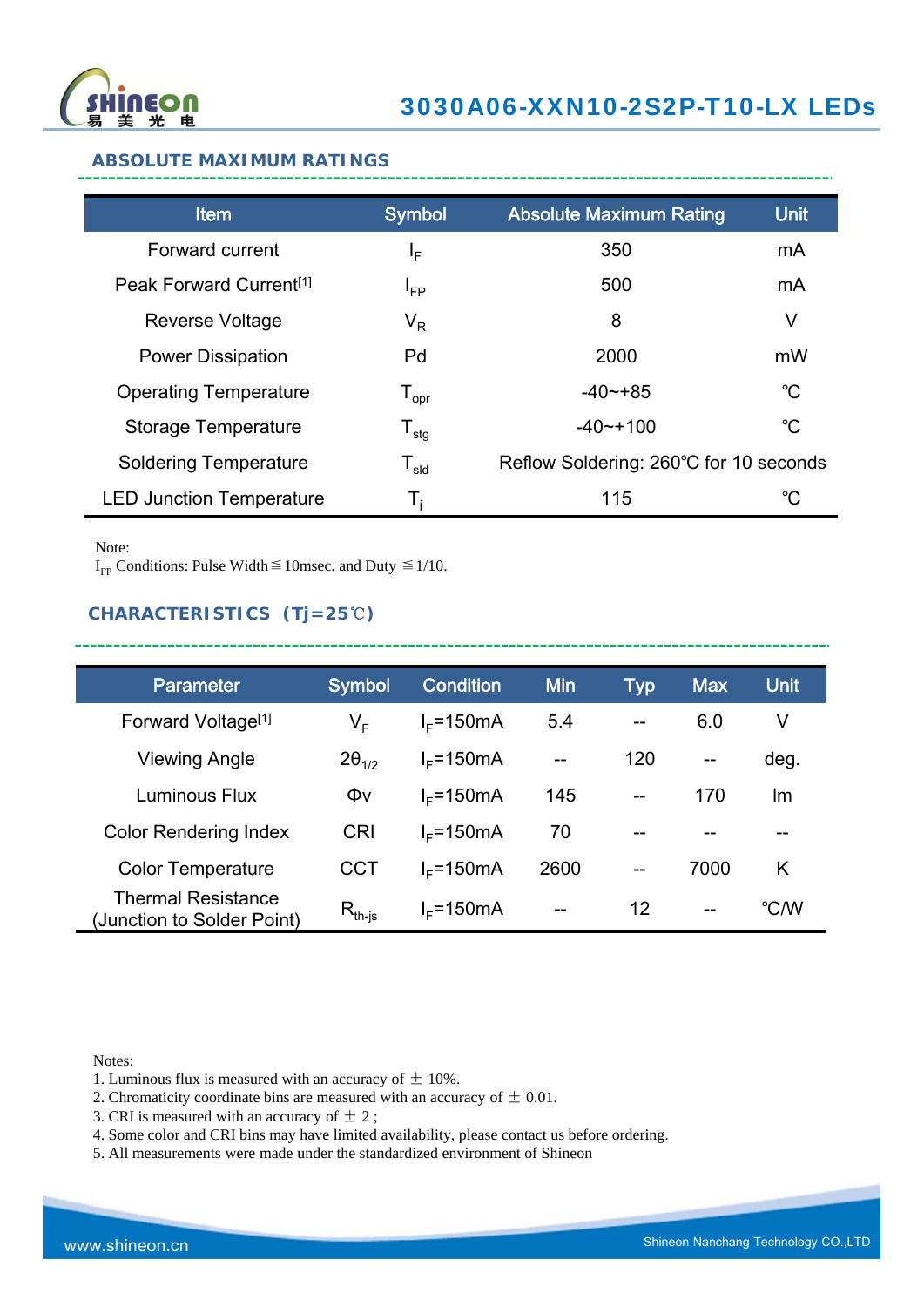

## **RELATIVE SPECTRAL POWER DISTRIBUTION (Tj=25**℃**)**



#### **TYPICAL SPATIAL DISTRIBUTION**

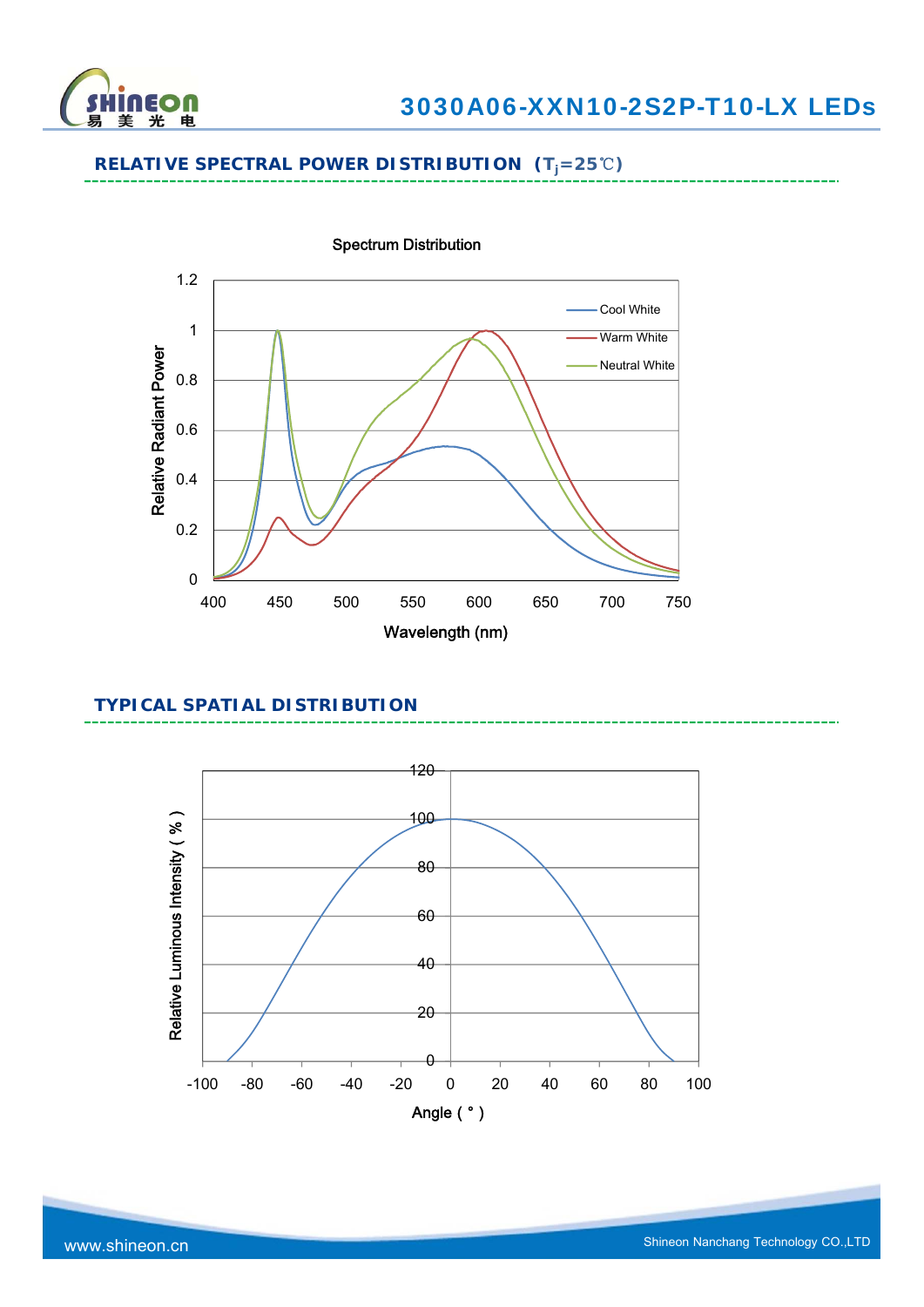

# **RELATIVE LUMINOUS FLUX VS. CURRENT (Tj=25**℃**)**



## **ELECTRICAL CHARACTERISTICS (Tj=25**℃**)**

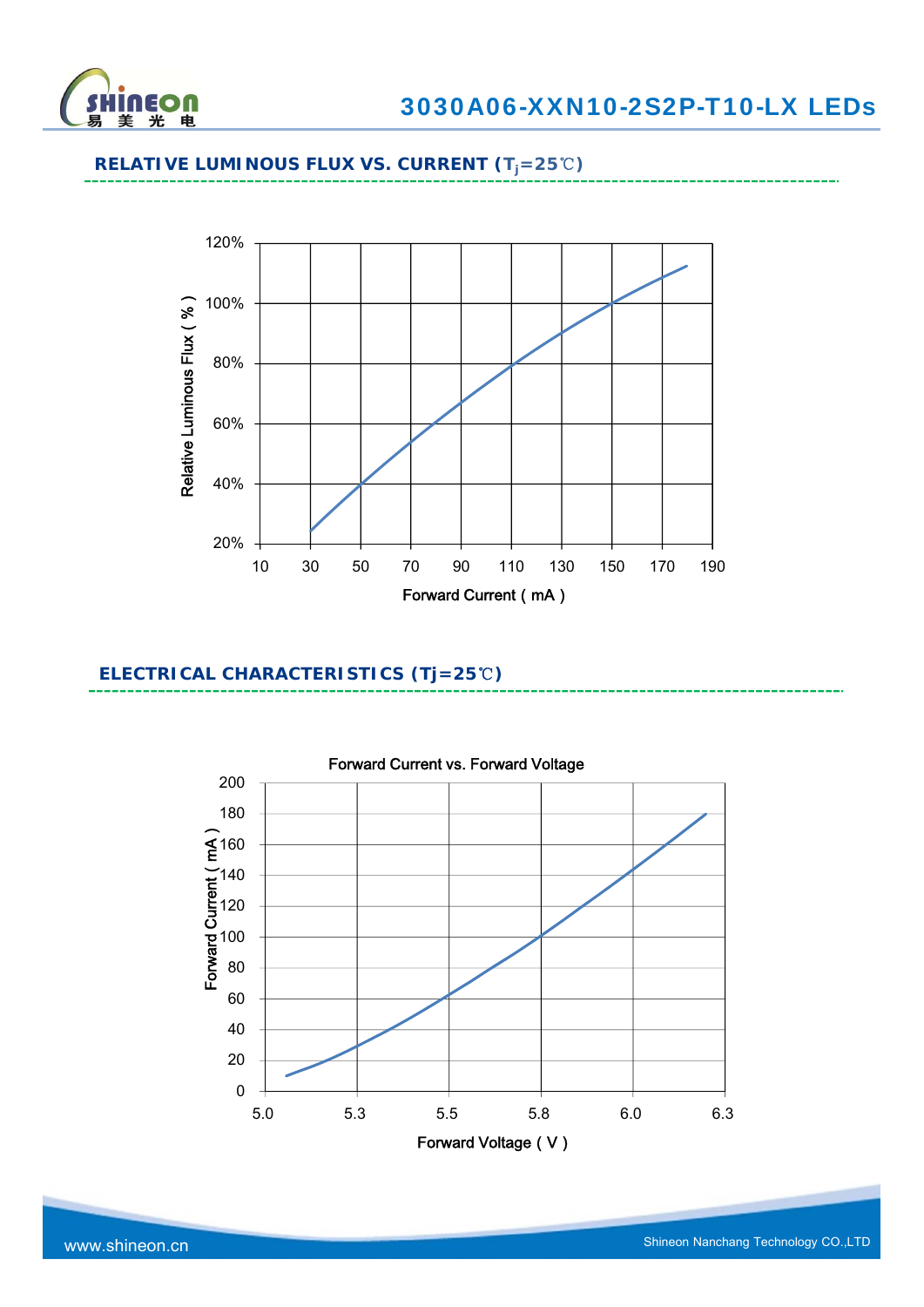

#### **MAXIUM CURRENT VS. AMBIENT TEMPERATURE**



## **RELATIVE RADIANT FLUX VS. JUNCTION TEMPERATURE**

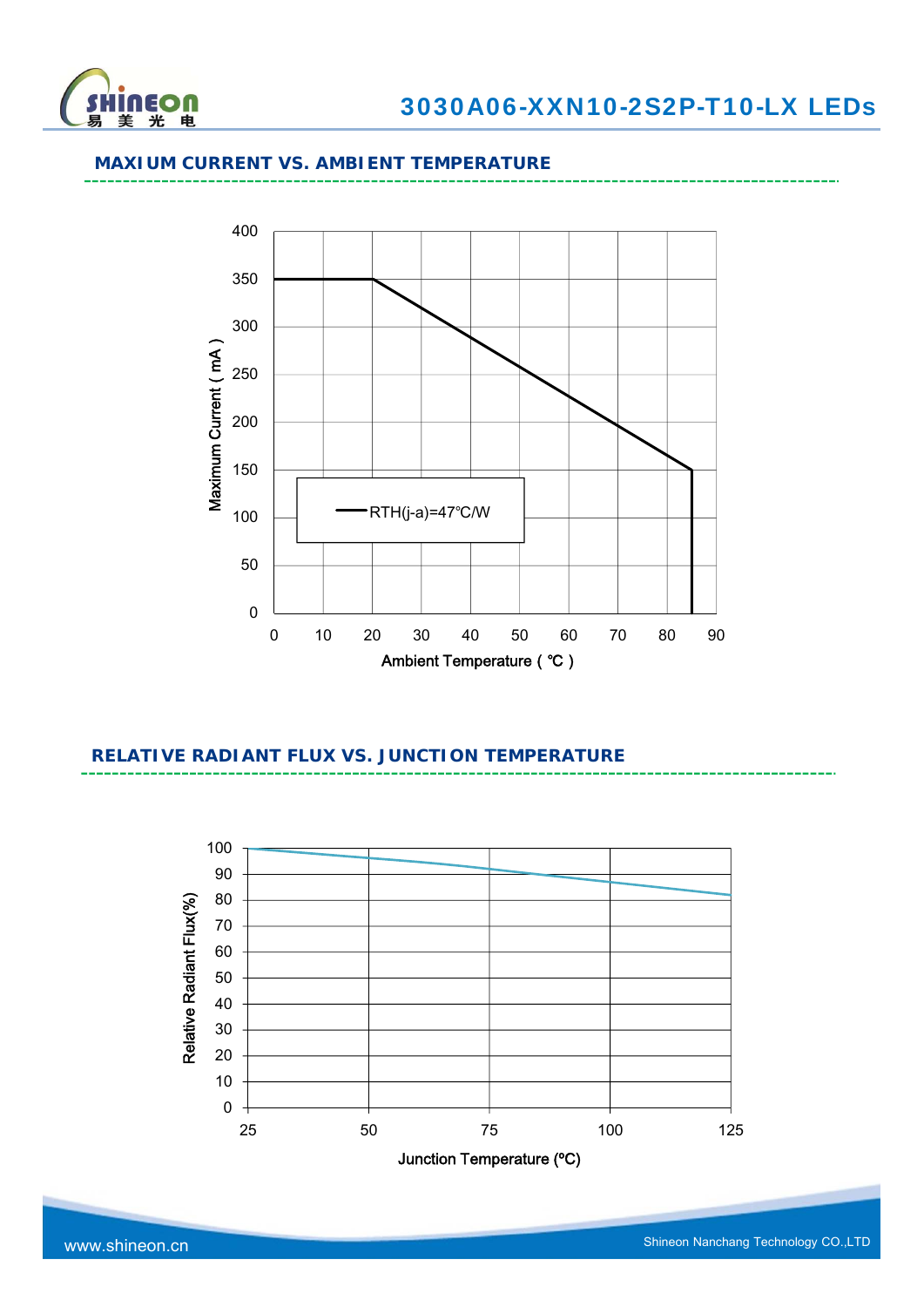

## **SORTING RANKS**

## (1) Luminous Flux (Tj=25℃)

| Part Number               | <b>Condition</b>   | Rank           | <b>Unit</b> |
|---------------------------|--------------------|----------------|-------------|
|                           |                    | Q <sub>5</sub> |             |
| 3030A06-27N10-2S2P-T10-LX |                    | 150-160        |             |
| 3030A06-30N10-2S2P-T10-LX |                    | Q53            |             |
|                           |                    | 155-165        |             |
|                           |                    | Q63            |             |
| 3030A06-40N10-2S2P-T10-LX |                    | 165-175        |             |
|                           | 150 <sub>m</sub> A | Q63            | Im          |
| 3030A06-50N10-2S2P-T10-LX |                    | 165-175        |             |
|                           |                    | Q63            |             |
| 3030A06-57N10-2S2P-T10-LX |                    | 165-175        |             |
|                           |                    | Q63            |             |
| 3030A06-65N10-2S2P-T10-LX |                    | 165-175        |             |

## (2) Forward Voltage (Tj=25℃)

| Rank           | Condition | Min. | Max. | <b>Unit</b> |
|----------------|-----------|------|------|-------------|
| C <sub>7</sub> |           | 5.4  | 5.6  |             |
| C <sub>8</sub> | 150mA     | 5.6  | 5.8  |             |
| C <sub>9</sub> |           | 5.8  | 6.0  |             |

Notes:

1. 10% tolerance for luminous intensity may be caused by measurement inaccuracy.

2. Measurement Uncertainty of the Forward Voltage : ± 0.06V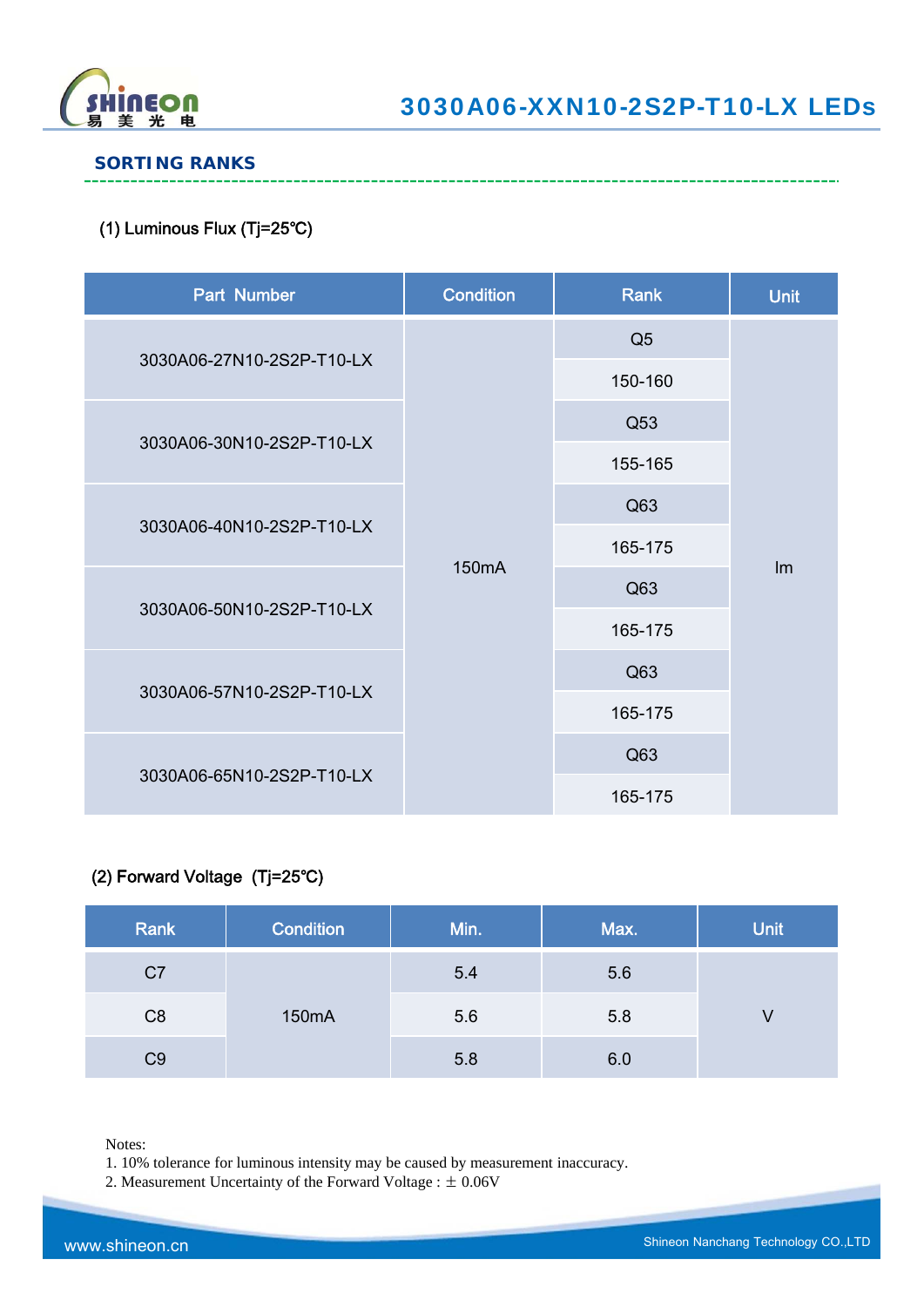

(3) Chromaticity Bins

| <b>Part Number</b> |        | 3030A06-27N10-2S2P-T10-LX       | <b>CCT</b> | <b>2700K</b> |                |  |  |
|--------------------|--------|---------------------------------|------------|--------------|----------------|--|--|
| <b>Bin Code</b>    |        | <b>Color Coordinates (X, Y)</b> |            |              |                |  |  |
|                    | X      | У                               | a          | b            | <b>Theta</b> ° |  |  |
| A27-5              | 0.4578 | 0.4101                          | 0.0135     | 0.007        | 53.7           |  |  |

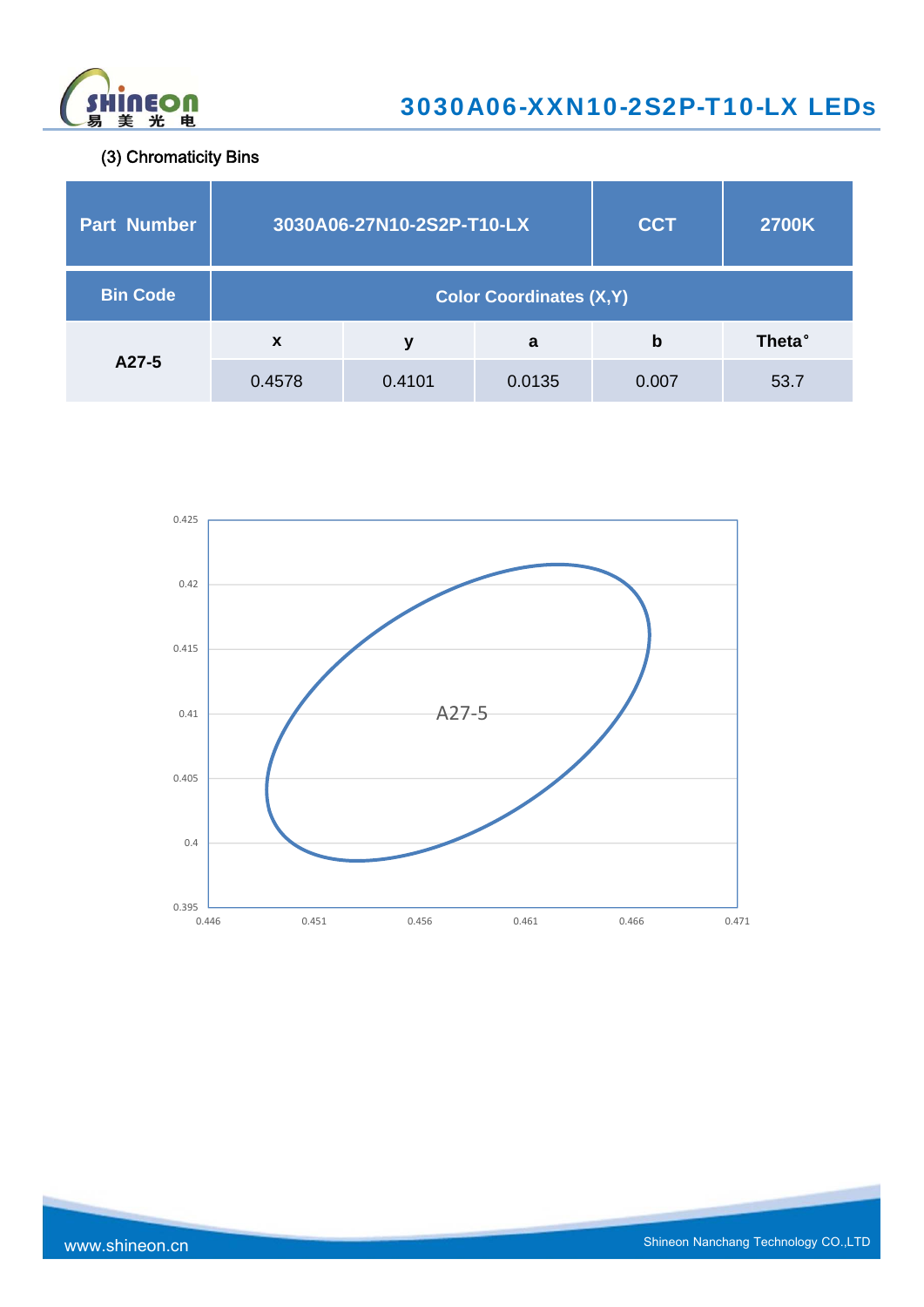

| <b>Part Number</b> |                           | 3030A06-30N10-2S2P-T10-LX       | <b>CCT</b> | 3000K   |                |  |  |
|--------------------|---------------------------|---------------------------------|------------|---------|----------------|--|--|
| <b>Bin Code</b>    |                           | <b>Color Coordinates (X, Y)</b> |            |         |                |  |  |
|                    | $\boldsymbol{\mathsf{x}}$ | у                               | a          | b       | <b>Theta</b> ° |  |  |
| A30-5              | 0.4338                    | 0.403                           | 0.01390    | 0.00680 | 53.22          |  |  |

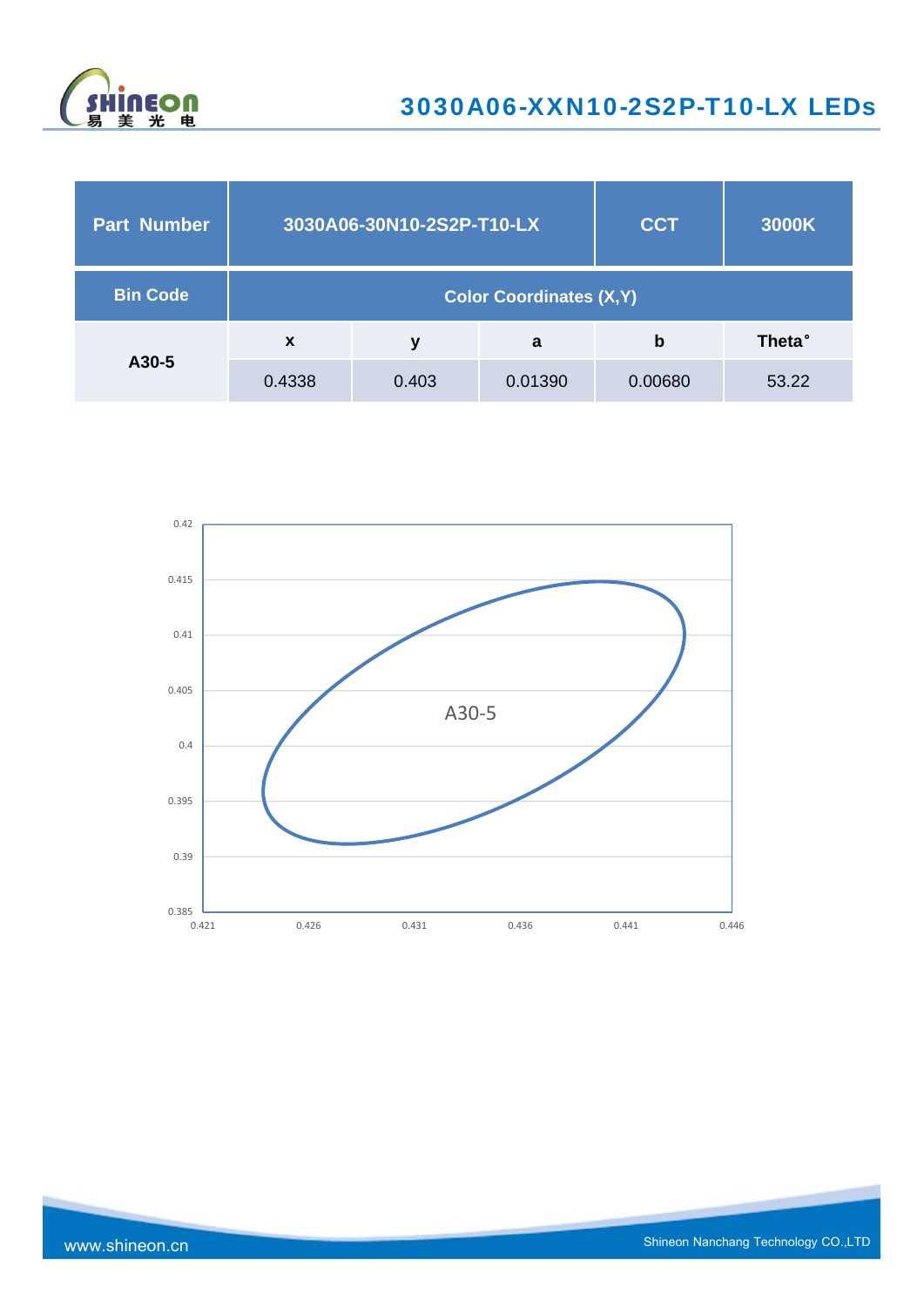

| Part Number     |                           | 3030A06-40N10-2S2P-T10-LX       | <b>CCT</b> | 4000K       |                    |  |  |
|-----------------|---------------------------|---------------------------------|------------|-------------|--------------------|--|--|
| <b>Bin Code</b> |                           | <b>Color Coordinates (X, Y)</b> |            |             |                    |  |  |
|                 | $\boldsymbol{\mathsf{x}}$ | у                               | a          | $\mathbf b$ | Theta <sup>®</sup> |  |  |
| A40-5           | 0.3818                    | 0.3797                          | 0.01565    | 0.00670     | 53.72              |  |  |

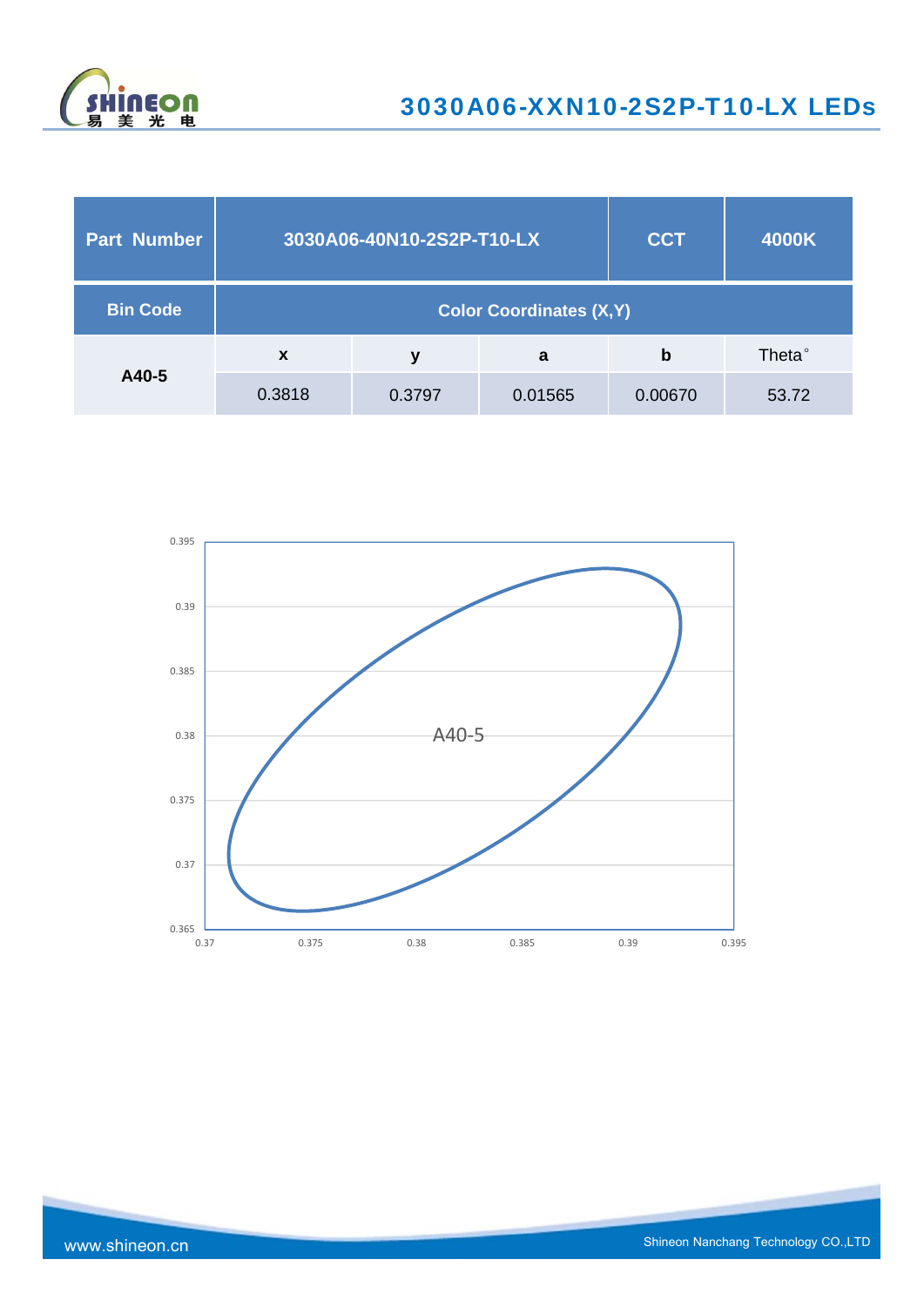

| <b>Part Number</b> |                                 | 3030A06-50N10-2S2P-T10-LX |         | <b>CCT</b> | 5000K              |  |
|--------------------|---------------------------------|---------------------------|---------|------------|--------------------|--|
| <b>Bin Code</b>    | <b>Color Coordinates (X, Y)</b> |                           |         |            |                    |  |
|                    | $\boldsymbol{x}$                | ۷                         | a       | b          | Theta <sup>°</sup> |  |
| A50-5              | 0.3447                          | 0.3553                    | 0.01370 | 0.00590    | 59.617             |  |

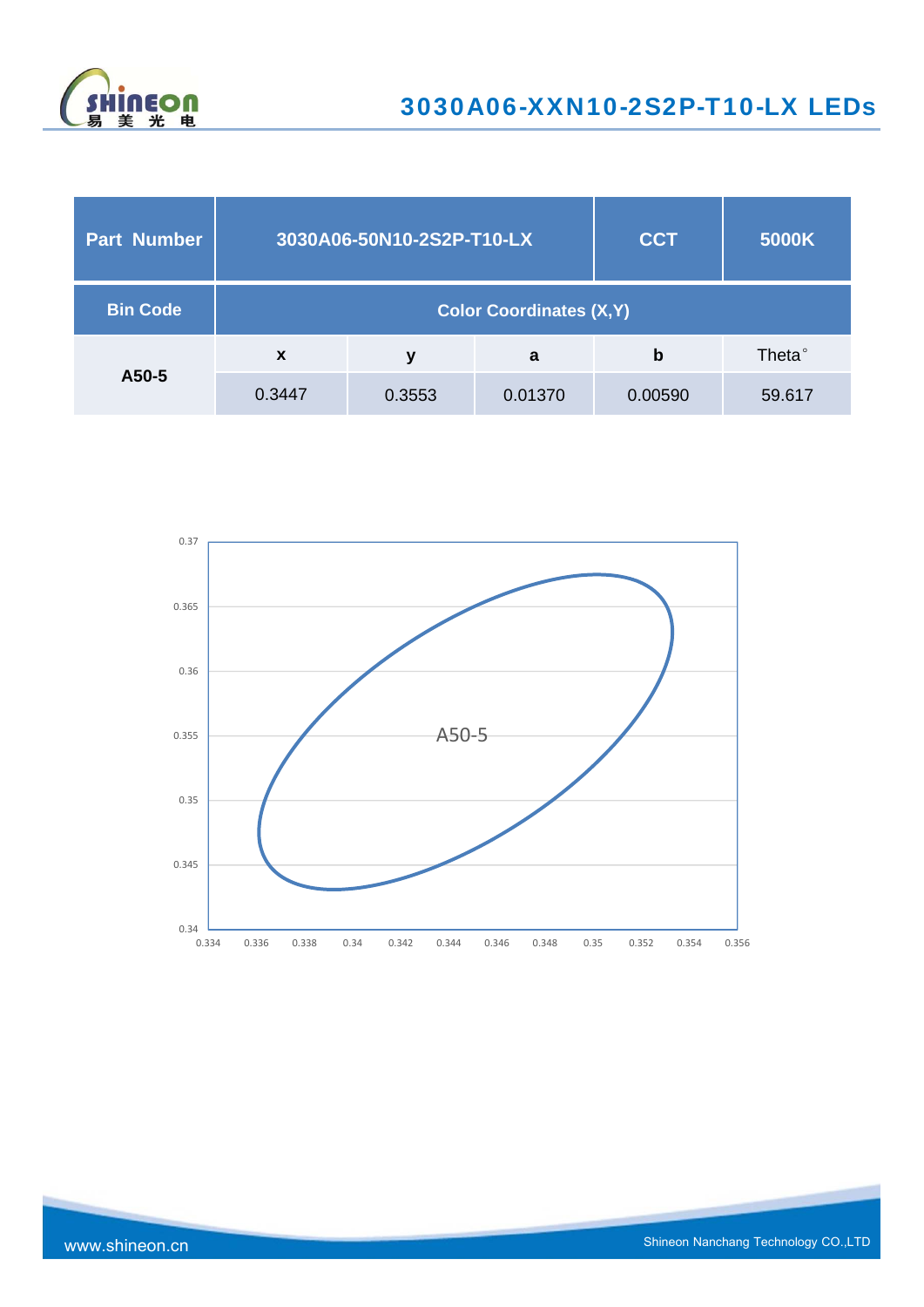

| <b>Part Number</b> |                                 | 3030A06-57N10-2S2P-T10-LX |         | <b>CCT</b> | 5700K              |  |
|--------------------|---------------------------------|---------------------------|---------|------------|--------------------|--|
| <b>Bin Code</b>    | <b>Color Coordinates (X, Y)</b> |                           |         |            |                    |  |
|                    | $\mathbf x$                     | ۷                         | a       | b          | Theta <sup>°</sup> |  |
| A57-5              | 0.3287                          | 0.3417                    | 0.01245 | 0.00535    | 59.09              |  |

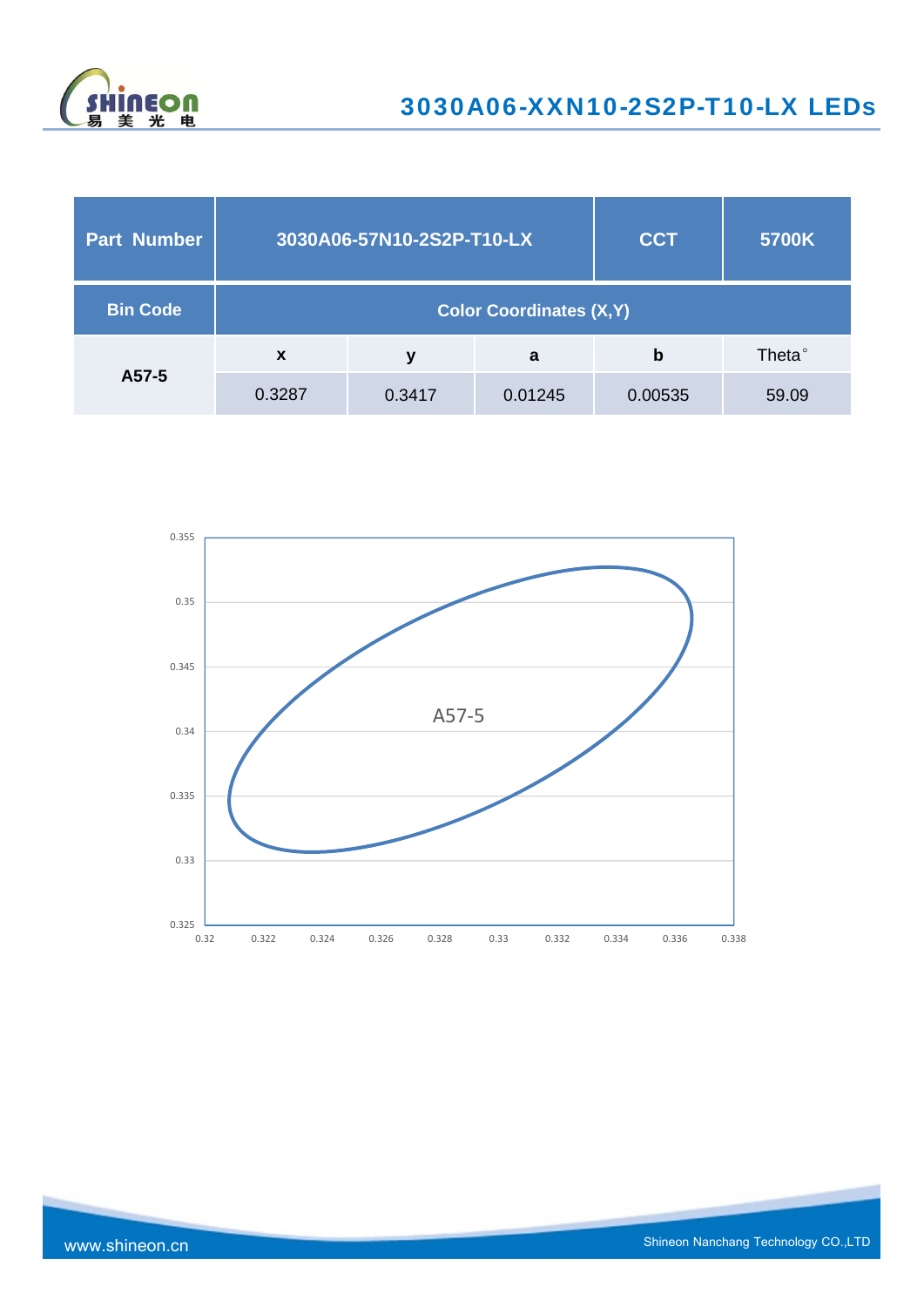

| <b>Part Number</b> |                                 | 3030A06-65N10-2S2P-T10-LX |         | <b>CCT</b> | 6500K              |  |
|--------------------|---------------------------------|---------------------------|---------|------------|--------------------|--|
| <b>Bin Code</b>    | <b>Color Coordinates (X, Y)</b> |                           |         |            |                    |  |
|                    | $\boldsymbol{\mathsf{x}}$       | У                         | a       | b          | Theta <sup>°</sup> |  |
| A65-5              | 0.3123                          | 0.3282                    | 0.01115 | 0.00475    | 58.57              |  |

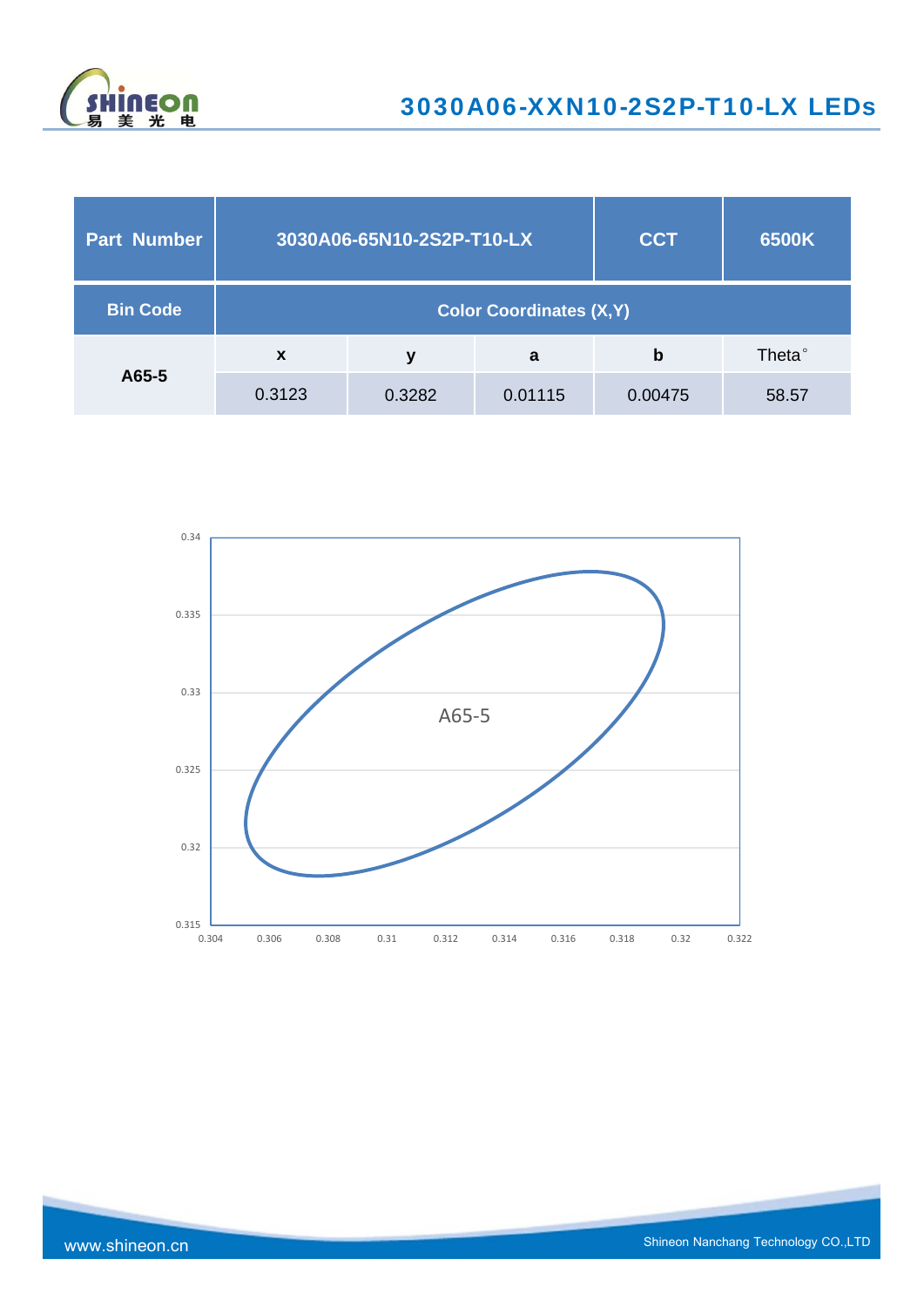

## **REFLOW SOLDERING CHARACTERISTICS**

## For Reflow Process:

Preheating : 140℃~160℃±5℃,within 2 minutes. Operation heating : 260℃(Max.) within 10 seconds.(Max) Gradual Cooling (Avoid quenching).

| <b>Lead solder</b>                                                                                                                                |                                                                                        | <b>Lead-free solder</b>                                                                                                                           |                                                                                   |  |
|---------------------------------------------------------------------------------------------------------------------------------------------------|----------------------------------------------------------------------------------------|---------------------------------------------------------------------------------------------------------------------------------------------------|-----------------------------------------------------------------------------------|--|
| Pre-heat                                                                                                                                          | 120-150℃                                                                               | Pre-heat                                                                                                                                          | 150-200℃                                                                          |  |
| Pre-heat time                                                                                                                                     | 120 sec.Max.                                                                           | Pre-heat time                                                                                                                                     | 120 sec.Max.                                                                      |  |
| Peak Temperature                                                                                                                                  | 240℃ Max.                                                                              | Peak Temperature                                                                                                                                  | 260℃ Max.                                                                         |  |
| Soldering time condition                                                                                                                          | 10 sec.Max.                                                                            | Soldering time condition                                                                                                                          | 10 sec.Max.                                                                       |  |
| <b>Lead Solder</b><br>$2.5 - 5^{0}$ C / sec.<br><b>Pre-heating</b><br>$120\text{--}150\text{\,}^0\mathrm{C}$<br>2.5~5 $C / sec$ .<br>120sec. Max. | 240 <sup>o</sup> C Max.<br><b>10 sec. Max.</b><br>60sec. Max.<br>Above $200^{\circ}$ C | <b>Lead-free Solder</b><br>$1 - 5$ <sup>0</sup> C / sec.<br><b>Pre-heating</b><br>$150 - 200$ °C<br>$1 - 5$ <sup>O</sup> C / sec.<br>120sec. Max. | $260$ <sup>O</sup> C Max.<br>10 sec. Max.<br>60sec. Max.<br>Above $220^{\circ}$ C |  |

Notes:

The encapsulated material of the LEDs is silicone . Therefore the LEDs have a soft surface on the top of package. The pressure to the top surface will be influence to the reliability of the LEDs. Precautions should be taken to avoid the strong pressure on the encapsulated part. So when using the picking up nozzle, the pressure on the silicone resin should be proper.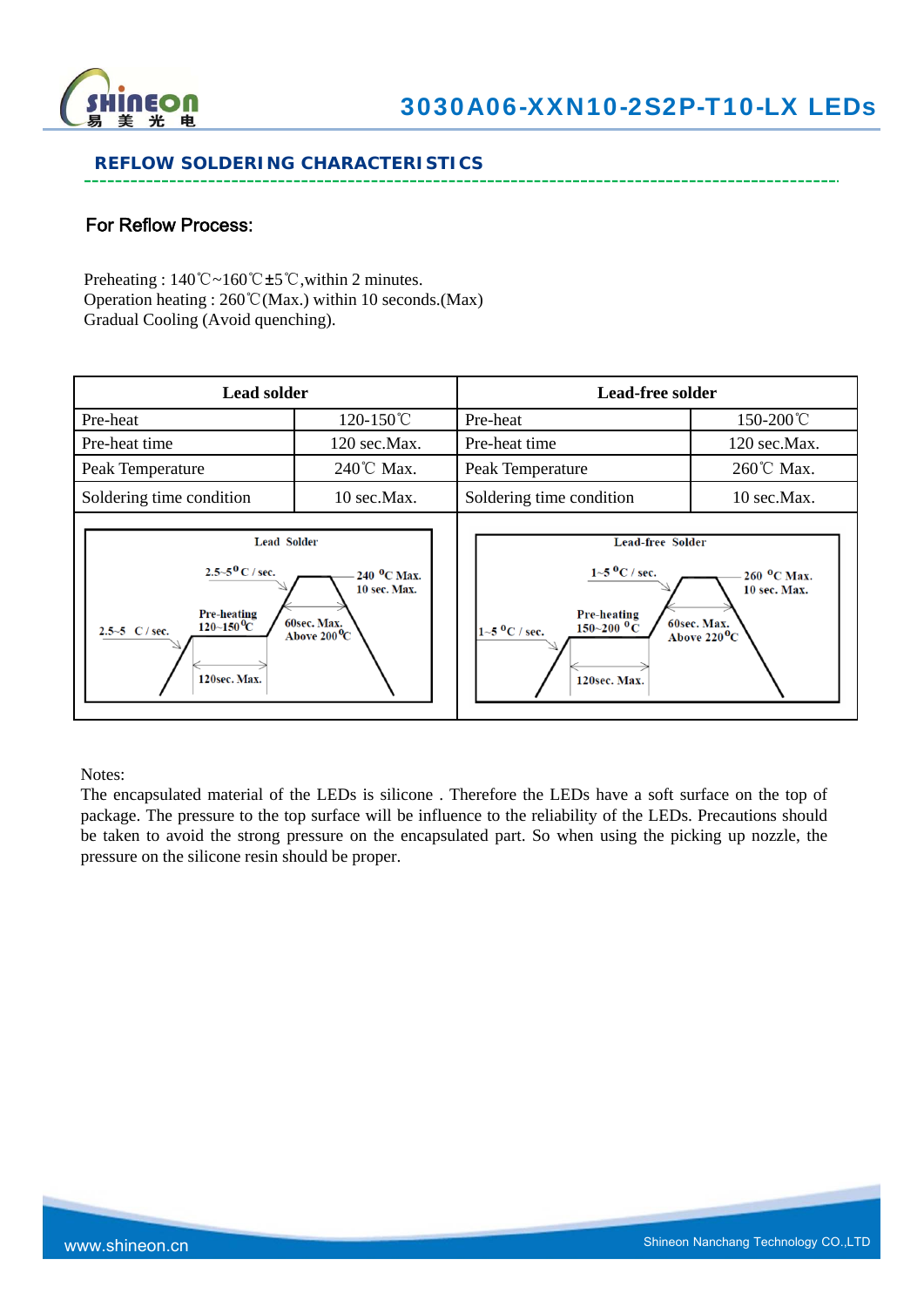

A<sub>0</sub>

## **TAPE AND REEL**

| symbol      | <b>AO</b>     | <b>BO</b>                    | <b>KO</b>      | PO              | P1                        | P <sub>2</sub> |  |
|-------------|---------------|------------------------------|----------------|-----------------|---------------------------|----------------|--|
| Spec        | $3.30 + 0.10$ | $3.30 + 0.10$                | $1.05 \pm 0.1$ | $4.00 \pm 0.10$ | $4.00 \pm 0.10$           | $2.0 + 0.1$    |  |
| symbol      | W             |                              | Е              | F               | DO                        | D1             |  |
| <b>Spec</b> | $8.0 + 0.2$   | $0.20\pm0.05$ 1.75 $\pm0.10$ |                | $3.5 + 0.05$    | $1.50+0.1/-0$ $1.1\pm0.1$ |                |  |
| لىنا        |               |                              |                | P1              |                           | $P2 \&$        |  |

 $\circ$  $\overline{\mathbb{Z}}$ K0



Note: The folerances unless mentioned is  $\pm 0.1$ mm, Unit=mm

#### Notes:

- (1) Quantity : 4,000pcs/Reel
- (2) Cumulative Tolerance : Cumulative Tolerance/10 pitches to be ±0.2mm

(3) Adhesion Strength of Cover Tape : Adhesion strength to be 0.1-0.7N when the cover tape is turned off from the carrier tape at the angle of 10º to the carrier tape

(4) Package : P/N, Manufacturing data Code No. and quantity to be indicated on a damp proof Package.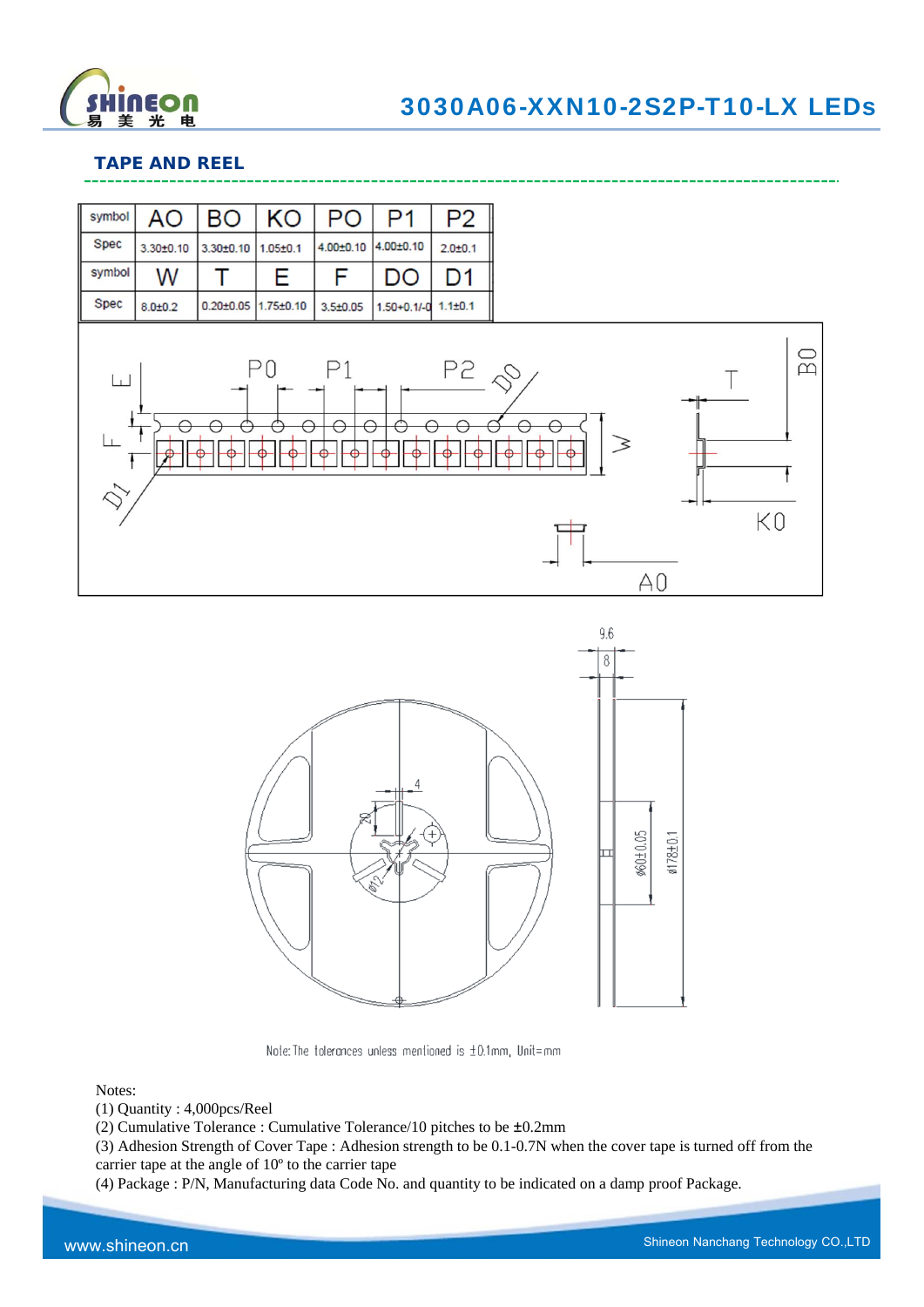

## **PACKAGING**







 $\mathtt{desiccant}$ 

وسامت

REEL

moisture-proof bag

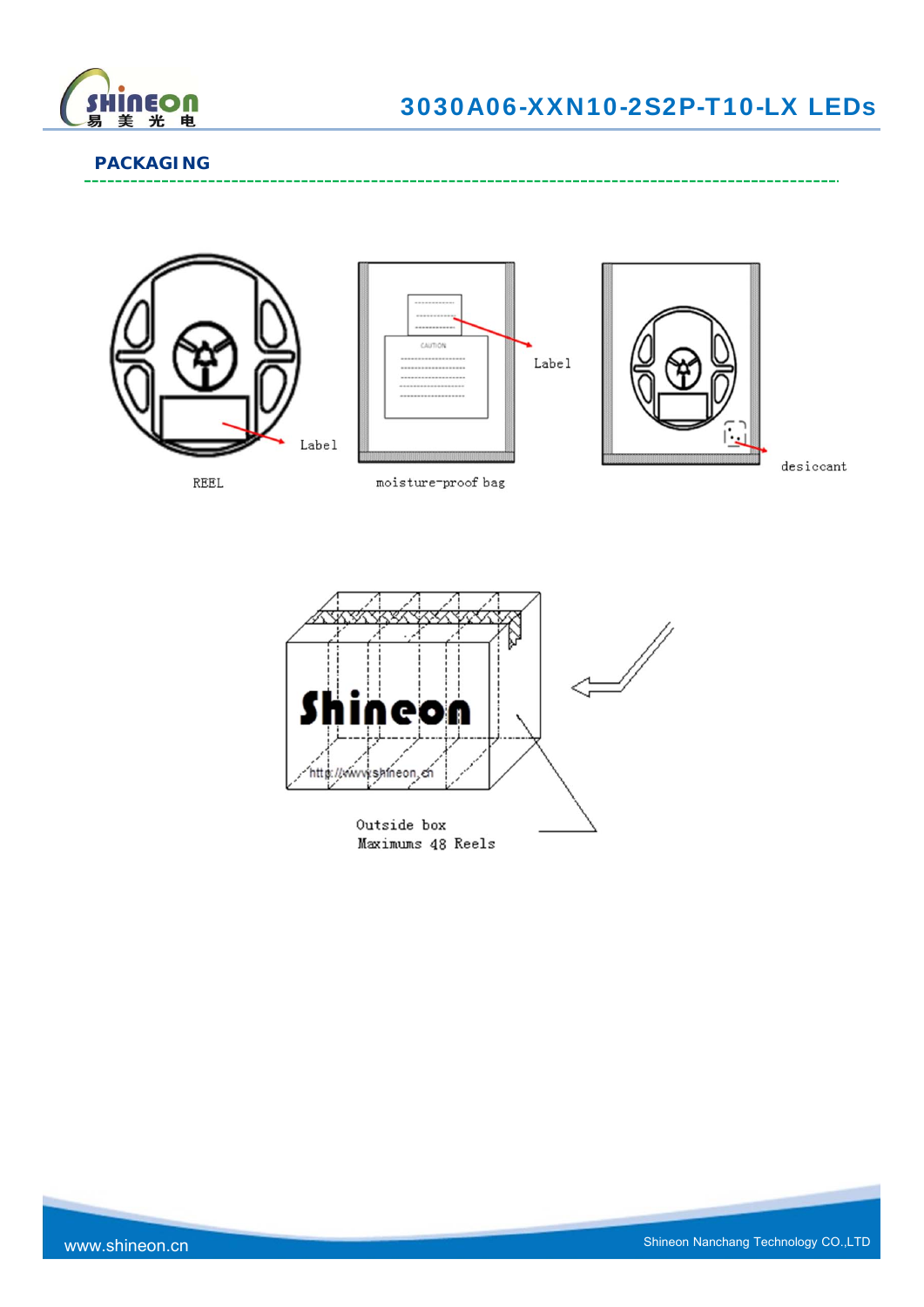

-------------------------------

## **Reliability Test Items**

| <b>Test Items</b>                                                                                                              | <b>Test Duration</b> | <b>Number of</b><br><b>Damaged</b> |
|--------------------------------------------------------------------------------------------------------------------------------|----------------------|------------------------------------|
| Steady State Operating Life of High Temperature (HTOL) Ts=85 °C,<br>$IF=Max$                                                   | 1000hrs              | 0/20                               |
| Steady State Operating Life of Low Temperature (LTOL) Ta=-40 $\degree$ C,<br>$IF=Max$                                          | 1000hrs              | 0/20                               |
| High Temperature Storage (HTS) $100^{\circ}$ C                                                                                 | 1000hrs              | 0/20                               |
| Low Temperature Storage (LTS) -40 $\degree$ C                                                                                  | 1000hrs              | 0/20                               |
| Thermal Shock (TS) -45 °C ~125 °C 15min dwell 30sec transfer                                                                   | 100cycles            | 0/20                               |
| Solder Resistance (SR) 265℃, 3X MSL                                                                                            | 5sec                 | 0/20                               |
| Solder Ability (SA) 245 °C 5sec, 95% coverage                                                                                  | 5sec                 | 0/11                               |
| Mechanical Shock (MS) 1500G 0.5msec pulse shock                                                                                | Each6 axis           | 0/6                                |
| Random Vibration (RV) 6G RMS, 10-2000Hz, 10min                                                                                 | Per axis             | 0/6                                |
| Variable Vibration Frequency (VVF) 10-2000-10Hz, log or linear<br>sweep rate, 20G for 1 min, 1.5mm each apply 3x per axis over | 6hrs                 | 0/6                                |
| Salt Spread (SS) $35^{\circ}$ C, $30g/m2$ /day                                                                                 | 48hrs                | 0/11                               |

| <b>Item</b>        | <b>Symbol</b> | <b>Test Condition</b>     | <b>Criteria for Judgment</b> |            |
|--------------------|---------------|---------------------------|------------------------------|------------|
|                    |               |                           | Min.                         | Max.       |
| Forward            | Vf            | <b>IF=Typical Current</b> |                              | U.S.L x1.1 |
| Luminous Flux      | Im            | <b>IF=Typical Current</b> | L.S.Lx0.7                    |            |
| <b>CCX&amp;CCY</b> | x,y           | <b>IF=Typical Current</b> |                              | Shift<0.02 |